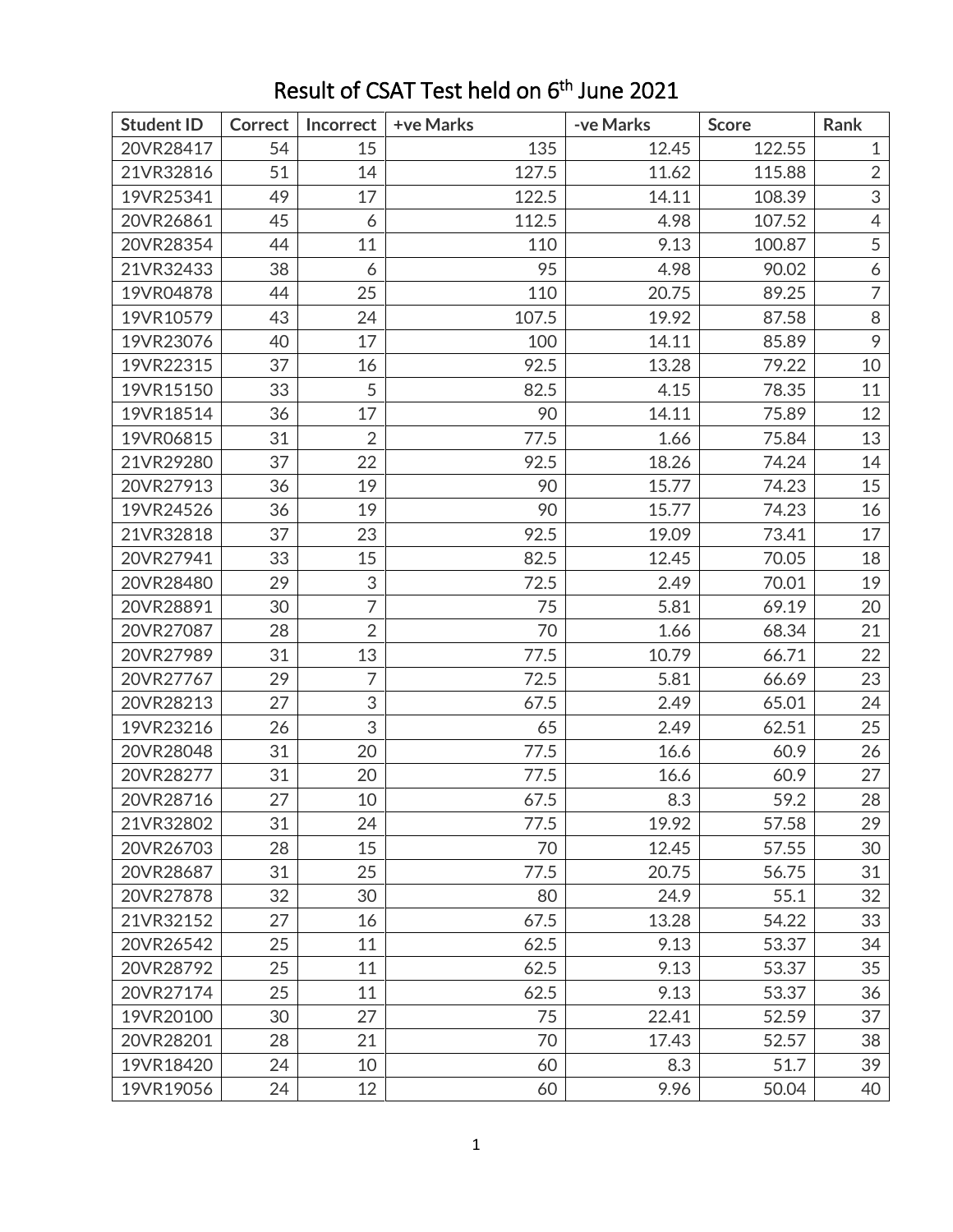| <b>Student ID</b> | <b>Correct</b> | Incorrect      | +ve Marks | -ve Marks | <b>Score</b> | Rank |
|-------------------|----------------|----------------|-----------|-----------|--------------|------|
| 20VR28122         | 23             | 10             | 57.5      | 8.3       | 49.2         | 41   |
| 21VR32423         | 28             | 28             | 70        | 23.24     | 46.76        | 42   |
| 20VR27960         | 26             | 22             | 65        | 18.26     | 46.74        | 43   |
| 20VR28175         | 22             | 11             | 55        | 9.13      | 45.87        | 44   |
| 21VR32804         | 24             | 18             | 60        | 14.94     | 45.06        | 45   |
| 19VR07192         | 22             | 13             | 55        | 10.79     | 44.21        | 46   |
| 21VR32815         | 25             | 23             | 62.5      | 19.09     | 43.41        | 47   |
| 20VR27955         | 21             | 11             | 52.5      | 9.13      | 43.37        | 48   |
| 21VR32800         | 20             | 9              | 50        | 7.47      | 42.53        | 49   |
| 20VR28738         | 22             | 16             | 55        | 13.28     | 41.72        | 50   |
| 19VR24798         | 19             | $\overline{7}$ | 47.5      | 5.81      | 41.69        | 51   |
| 20VR28559         | 20             | 11             | 50        | 9.13      | 40.87        | 52   |
| 20VR28912         | 19             | 8              | 47.5      | 6.64      | 40.86        | 53   |
| 19VR09253         | 21             | 17             | 52.5      | 14.11     | 38.39        | 54   |
| 19VR13097         | 18             | 8              | 45        | 6.64      | 38.36        | 55   |
| 21VR32424         | 26             | 35             | 65        | 29.05     | 35.95        | 56   |
| 20VR28498         | 25             | 32             | 62.5      | 26.56     | 35.94        | 57   |
| 21VR32418         | 18             | 13             | 45        | 10.79     | 34.21        | 58   |
| 20VR26479         | 19             | 17             | 47.5      | 14.11     | 33.39        | 59   |
| 20VR28095         | 15             | 5              | 37.5      | 4.15      | 33.35        | 60   |
| 19VR22485         | 21             | 24             | 52.5      | 19.92     | 32.58        | 61   |
| 21VR32809         | 25             | 38             | 62.5      | 31.54     | 30.96        | 62   |
| 20VR29127         | 16             | 13             | 40        | 10.79     | 29.21        | 63   |
| 21VR32158         | 27             | 47             | 67.5      | 39.01     | 28.49        | 64   |
| 19VR22528         | 17             | 20             | 42.5      | 16.6      | 25.9         | 65   |
| 20VR29168         | 15             | 15             | 37.5      | 12.45     | 25.05        | 66   |
| 20VR28981         | 16             | 20             | 40        | 16.6      | 23.4         | 67   |
| 21VR32157         | 17             | 26             | 42.5      | 21.58     | 20.92        | 68   |
| 20VR27841         | 12             | 14             | 30        | 11.62     | 18.38        | 69   |
| 20VR29001         | 11             | 12             | 27.5      | 9.96      | 17.54        | 70   |
| 20VR28789         | 19             | 38             | 47.5      | 31.54     | 15.96        | 71   |
| 19VR04656         | 15             | 29             | 37.5      | 24.07     | 13.43        | 72   |
| 21VR32812         | 9              | 11             | 22.5      | 9.13      | 13.37        | 73   |
| 20VR28146         | 12             | 22             | 30        | 18.26     | 11.74        | 74   |
| 19VR22886         | 23             | 56             | 57.5      | 46.48     | 11.02        | 75   |
| 21VR32434         | 22             | 53             | 55        | 43.99     | 11.01        | 76   |
| 20VR27930         | 20             | 47             | 50        | 39.01     | 10.99        | 77   |
| 21VR32794         | 6              | 8              | 15        | 6.64      | 8.36         | 78   |
| 19VR03023         | $\mathbf{1}$   | $\overline{2}$ | 2.5       | 1.66      | 0.84         | 79   |
| 19VR19901         | $\mathbf{1}$   | 3              | 2.5       | 2.49      | 0.01         | 80   |

## Result of CSAT Test held on 6<sup>th</sup> June 2021